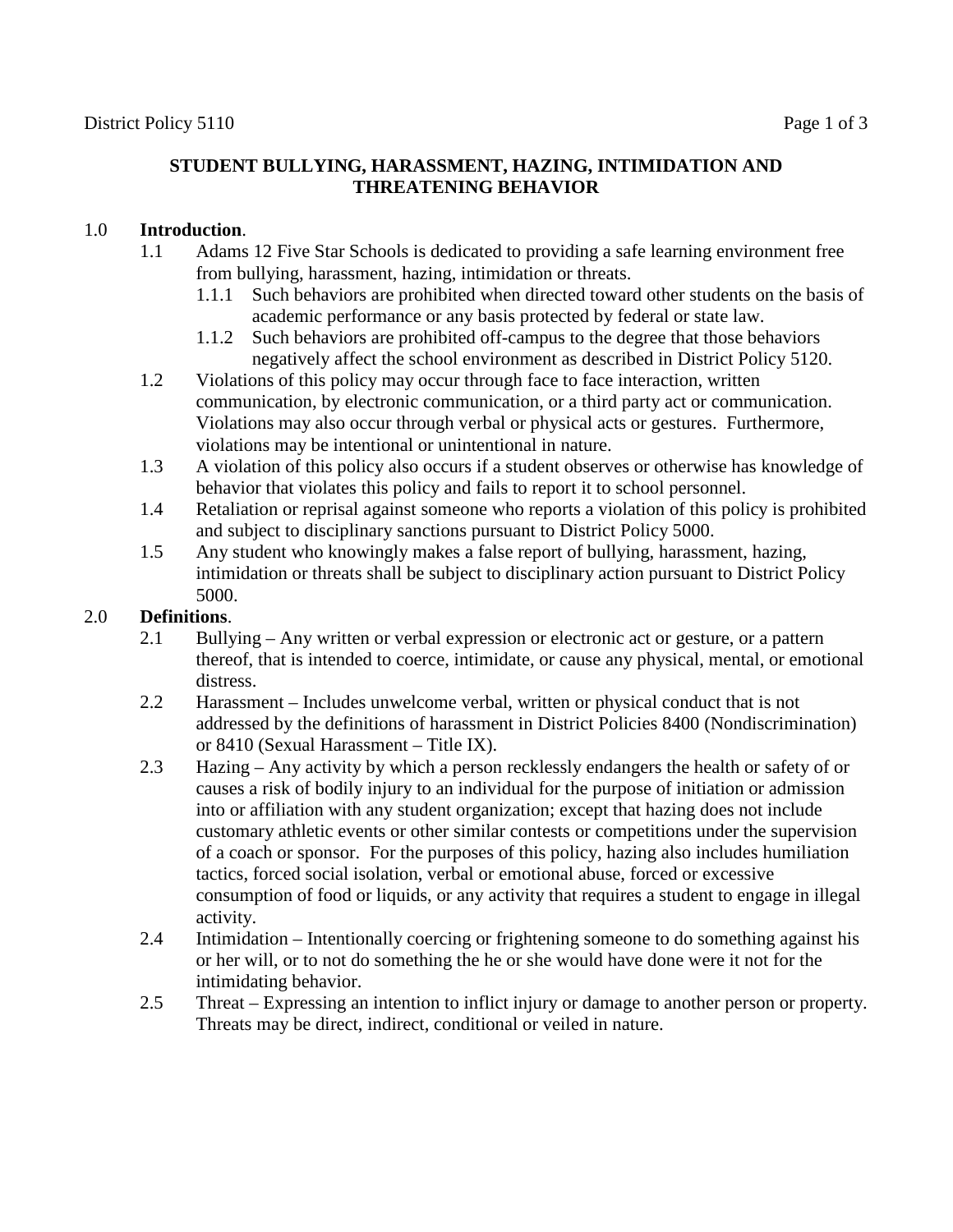## District Policy 5110 Page 2 of 3

- 3.0 **Prevention**. Building administrators shall educate students, staff and parents about the seriousness of bullying, harassing, hazing, intimidation and/or threatening behavior. Principals shall take steps to prevent such behavior and intervene appropriately when such behavior occurs. Examples of strategies principals may employ include implementing school-wide prevention and intervention programs, and providing reporting procedures for victims or witnesses of the behaviors prohibited by this policy.
- 4.0 **Consequences**. Violations of this policy are detrimental to the welfare and safety of the victim, as well as disruptive to the school learning environment. Consequences up to and including suspension or expulsion may be warranted for single, severe violations or for a pattern of violations.
	- 4.1 The typical progression of interventions for violations of this policy is:
		- 4.1.1 **1st Offense** warning and education about this policy, parent contact, and school-based sanctions as determined by school administration.
		- 4.1.2 **2nd Offense** extended education about the policy, parent conference, schoolbased sanctions that may include out-of-school suspension. Repeat violations typically warrant alternative to suspension education programming and individualized plans to mediate the situation.
		- 4.1.3 **3rd Offense** Increased interventions up to and including extended suspensions and referral for expulsion.
	- 4.2 Additional factors as identified in District Policy 5010 may also be considered in determining appropriate sanctions and interventions.
	- 4.3 Serious, single violations of this policy, as determined by school administration, may be referred to law enforcement and/or may result in further assessment by school officials to consider the degree to which the offender poses a safety concern.
- 5.0 **Reporting Expectations**. All administrators, teachers, classified staff, parents and students should take all reasonable steps to prevent and address bullying, harassment, hazing, intimidation or threatening behavior.
	- 5.1 All students who believe they have been victims of bullying, harassment, hazing, intimidation or threatening behavior should immediately report the situation to school personnel.
	- 5.2 All students who witness bullying, harassment, hazing, intimidating or threatening behavior are expected to make all reasonable efforts to seek the help of school staff. Failure to report such behavior is detrimental to the school learning environment and may be grounds for disciplinary consequences.
	- 5.3 All administrators, teachers, and classified staff who receive reports of and/or witness student bullying, harassment, hazing, intimidation or threatening behavior, in any circumstance, shall immediately take appropriate action to stop the behavior. Such behaviors shall be reported to school administration. Failure to report such behavior is detrimental to the school learning environment and may be grounds for corrective action.
	- 5.4 Each school administrator shall ensure that reports of bullying, harassment, hazing, intimidation or threatening behavior are promptly and thoroughly investigated. Administrators are directed to attend to the needs of the victim(s) of the behavior as well as to issue sanctions or interventions as warranted according to policy, and to address broader issues of school culture and climate of which the behavior may be symptomatic.